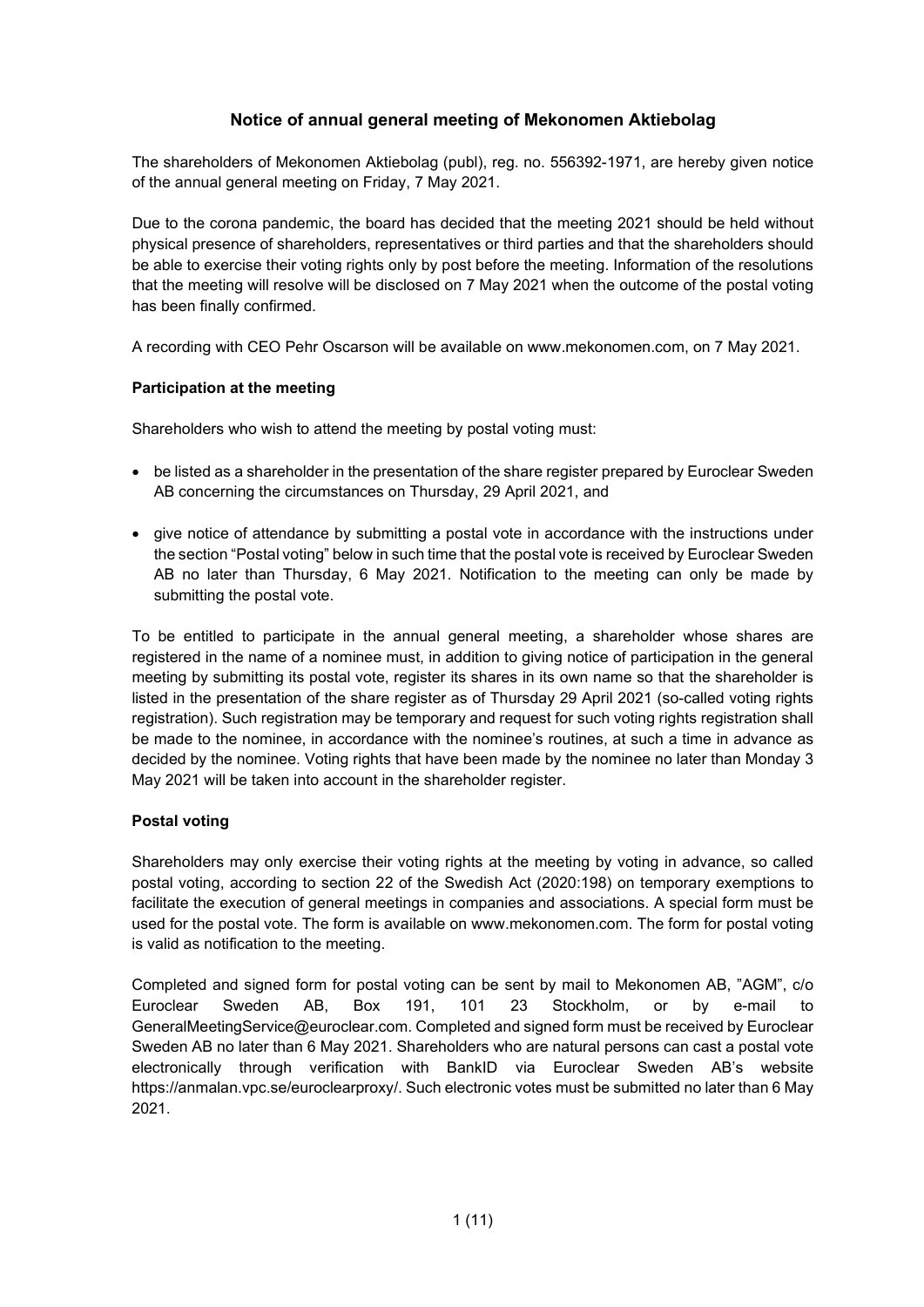Shareholders may not provide special instructions or conditions to the postal vote. If so, the entire postal vote is invalid. Further instructions and conditions can be found in the postal voting form and https://anmalan.vpc.se/EuroclearProxy/.

If the shareholder votes by proxy, a written and dated power of attorney, signed by the shareholder, must be attached to the postal voting form, as well as other authorization documents. A proxy form is available on www.mekonomen.com.

## **Proposed agenda**

- 1. Election of a chairman of the meeting.
- 2. Election of two persons to verify the minutes.
- 3. Preparation and approval of voting register.
- 4. Approval of the agenda.
- 5. Determination of whether the meeting has been duly convened.
- 6. Presentation of the annual report and auditor's report, the consolidated financial statements and the auditor's report on the consolidated financial statements, and the auditor's statement on whether the guidelines for remuneration of senior executives have been adhered to.
- 7. Resolution on adoption of the income statement and balance sheet and the consolidated income statement and consolidated balance sheet.
- 8. Resolution on discharge of the directors and CEO from liability.
- 9. Resolution concerning disposition of the company's result in accordance with the adopted balance sheet.
- 10. Determination of the number of directors and deputy directors.
- 11. Determination of fees to the board and the auditor.
- 12. Election of the board members and chairman.
- 13. Election of auditor.
- 14. Resolution on guidelines for remuneration of senior executives.
- 15. Presentation and approval of the board's remuneration report.
- 16. Resolution on a long-term share-based incentive program (LTIP 2021).
- 17. Resolution on authorization to issue new shares.
- 18. Resolution on amendments to the articles of association.

### **Proposals**

### **Item 1 – Election of a chairman of the meeting**

The nomination committee proposes Malin Tiberg, member of the Swedish Bar Association, as chairman of the meeting, or in her absence, any person appointed by the nomination committee.

### **Item 2 - Election of two persons to verify the minutes**

The board proposes that Arne Lööw, representing Fjärde AP-fonden, and Kristian Åkesson, representing Didner & Gerge Fonder, are elected to verify the minutes, or in the absence of one or both of them, any person or persons appointed by the board. The assignment to verify the minutes also include checking the voting register and that the received postal votes are correctly reflected in the minutes of the meeting.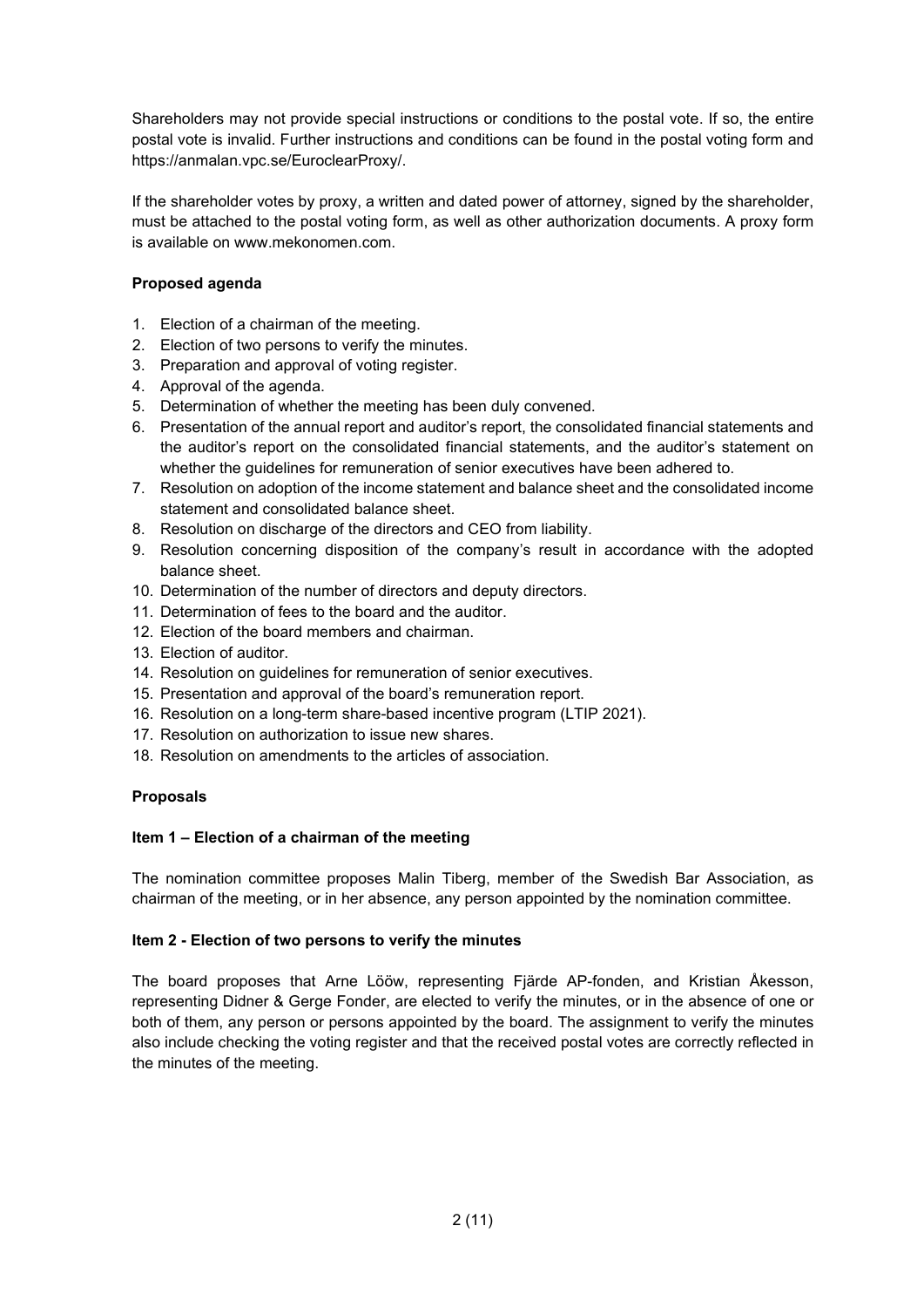## **Item 3 - Preparation and approval of voting register**

The voting register proposed to be approved is the voting register prepared by Euroclear Sweden AB, based on the general meeting shareholder register, and received postal votes, controlled by the persons assigned to verify the minutes.

## **Item 9 - Appropriation of the result**

The board recommends that no dividend for the financial year 2020 is to be paid and that that the earnings at the disposal of the meeting shall be carried forward to a new account.

## **Item 10 – Determination of the number of directors and deputy directors**

The nomination committee proposes that the board shall consist of seven (7) meeting-elected members and no deputy members (unchanged).

### **Item 11 – Determination of fees to the board and the auditor**

The nomination committee proposes that the following fees be paid to the directors and auditor:

- SEK 650 000 to the chairman of the board (620,000), SEK 420 000 to the vice chairman (400,000) and SEK 315 000 to each of the other directors appointed by the meeting (300,000),
- for committee work, SEK 125 000 to the chairman of the audit committee (120,000) and 55 000 to each of the other members of the audit committee (50,000), and SEK 50 000 to the chairman of the remuneration committee (45,000) and SEK 25 000 to each of the other members of the remuneration committee (25,000), and
- auditor's fees in accordance with approved account.

### **Item 12 – Election of the board members and chairman**

The nomination committee proposes:

- re-election of directors Eivor Andersson, Kenny Bräck, Joseph M. Holsten, Magnus Håkansson and Helena Skåntorp,
- election of Robert M. Hanser and Michael Løve as new directors of the Board, and
- election of Robert M. Hanser as chairman of the board.

The chairman of the board John S. Quinn and the director Arja Taaveniku have declined re-election.

Information on the individuals proposed is presented more in detail on www.mekonomen.com.

### **Item 13 – Election of auditor**

The nomination committee proposes re-election of the auditing firm PricewaterhouseCoopers AB as the company's auditor for the period until the end of the annual general meeting 2022. The auditing firm has informed the company that Linda Corneliusson will be the auditor in charge, if re-elected. The proposal is in accordance with the audit committee's recommendation.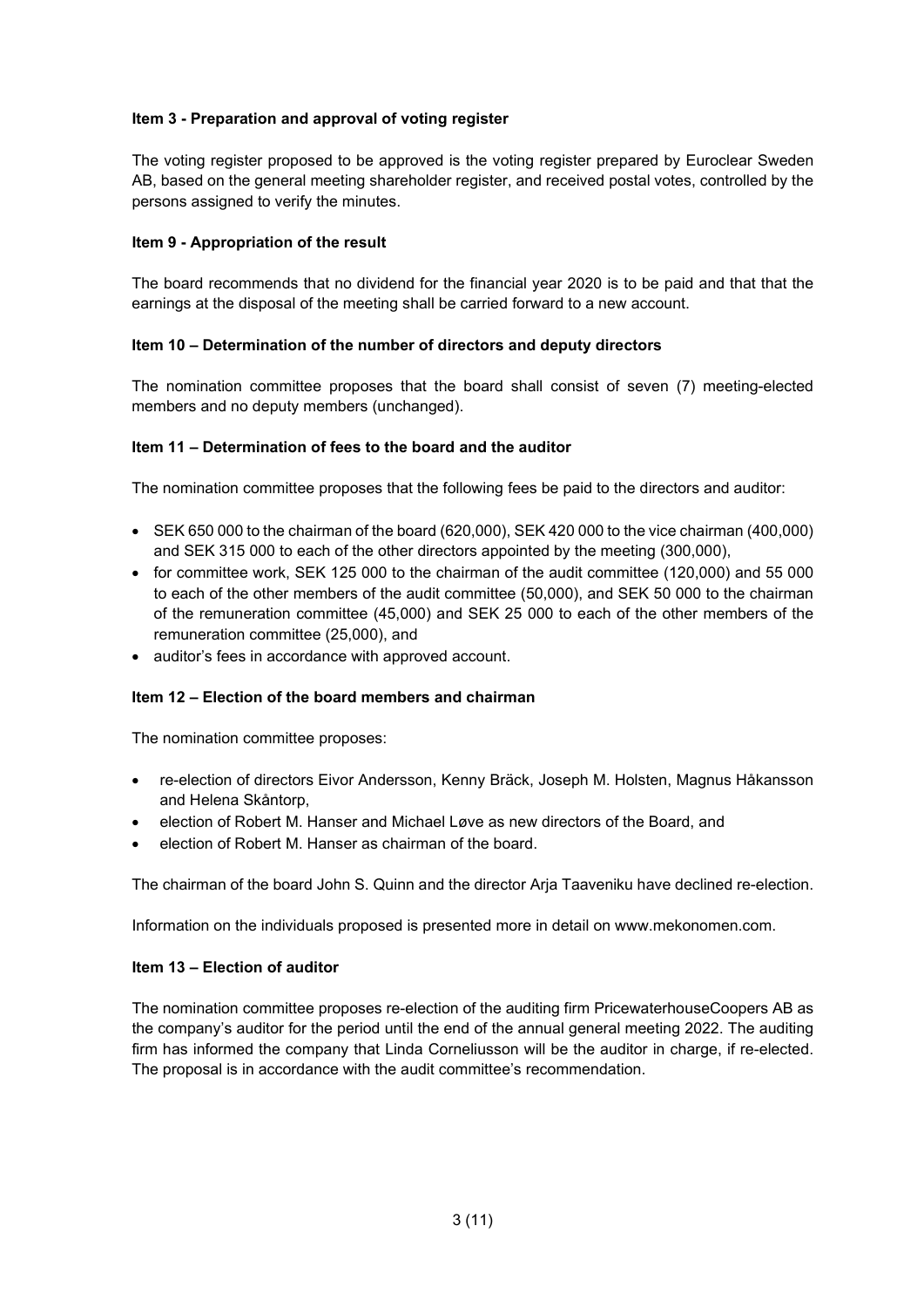## **Item 14 – Resolution on Guidelines for remuneration of senior executives**

The Board proposes that the annual general meeting 2021 decides on the following guidelines for remuneration to senior executives to apply until the annual general meeting 2025 at the latest.

The guidelines comprise the CEO and other members of Mekonomen's Group Management (referred to as the "senior executives"). The Group Management currently consists of six persons, but the number may vary over time.

The guidelines apply to agreements entered into after the resolution by the annual general meeting 2021 and where amendments are made to existing agreements after that time.

## **The guidelines promotion of the Company's business strategy, long-term interests and sustainability**

Mekonomens overall strategy is to grow with good profitability. Mekonomen vision: to be an enabler for mobility – today, tomorrow and in the future. The strategy is based on the four focus areas operational excellence, concept development, create customer solutions, new revenue streams. Sustainability is an important part of Mekonomen strategy and with the goal to be in the forefront in our industry by meeting new technology, new competition, new behaviours, and new expectations on us. To be relevant in the future Mekonomen Group is focusing on people, planet and profit. For more information regarding the strategy, please see www.mekonomen.com.

A prerequisite for the successful implementation of the strategy and safeguarding of its longterm interests, is that Mekonomen can recruit and retain qualified employees with the right skills. The remuneration must therefore be in line with market terms and be competitive. The objective of the guidelines is to enable such remuneration, but also to link the total remuneration to Mekonomen's strategy and long- term interests. This is done by the target setting in short-term variable programs, as well as in any long-term share-based program.

### **Remuneration forms**

Mekonomen shall offer competitive remuneration that is based on the importance of work duties, the employee's competence, experience and performance. The remuneration to senior executives consists of fixed base salary, variable remuneration, pension benefits, other benefits and severance terms. In addition, senior executives can be offered long-term share-based incentive programs resolved by the General Meeting.

### Fixed base salary

Mekonomen shall offer a fixed base salary which constitutes compensation for committed work performed at a high professional level, which creates added value for the customers, shareholders and personnel of Mekonomen. The fixed base salary shall be competitive in comparison with the market conditions and be evaluated annually.

### Short-term variable remuneration

In addition to the fixed base salary, Mekonomen may offer short-term variable cash remuneration which shall be linked to measurable criteria such as net sales, adjusted EBIT and cash flow, as well as sustainability targets and individual performance targets. The criteria shall be designed to promote the Company´s strategy and long-term interest.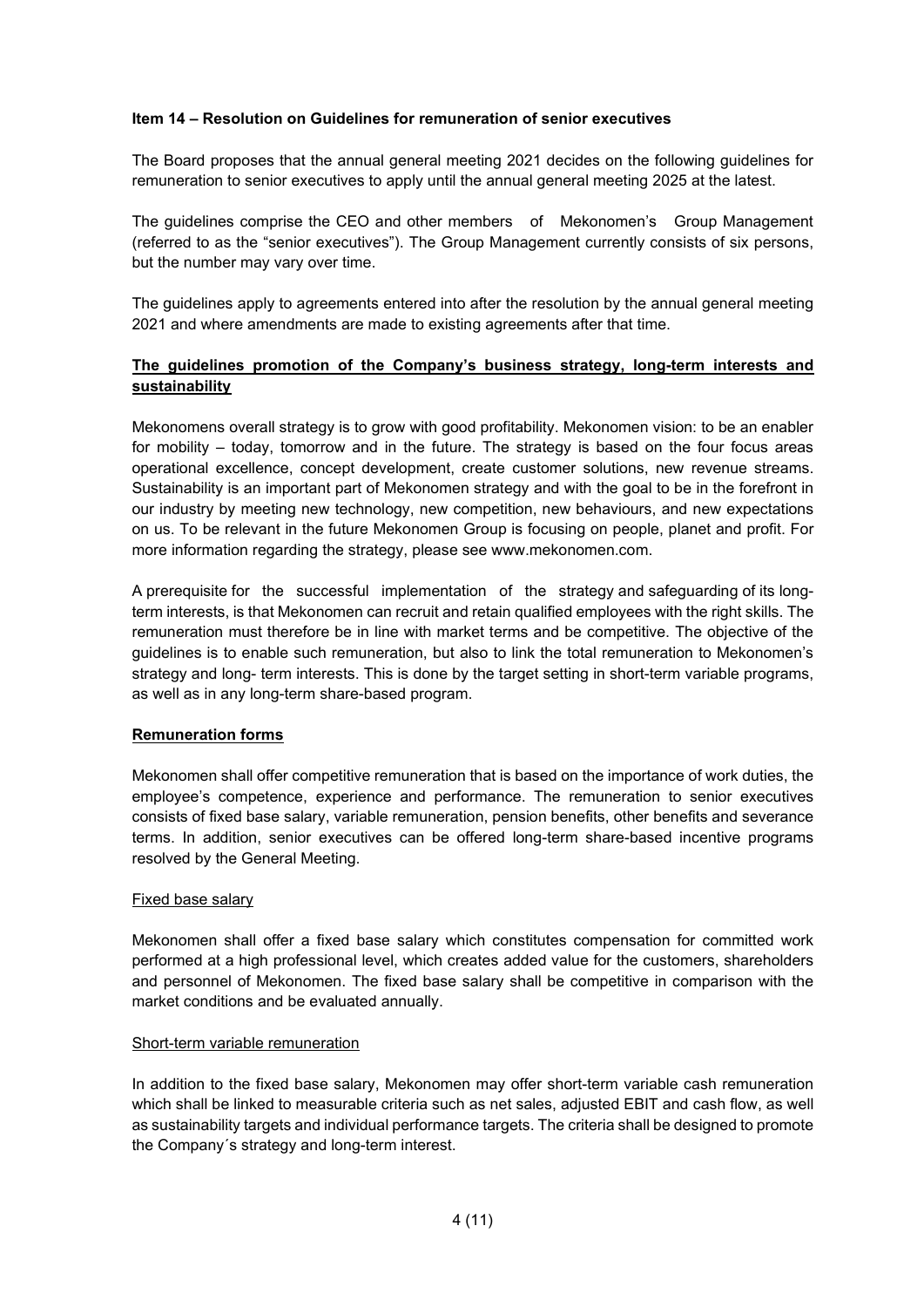The criteria shall be determined annually by the Remuneration Committee and by the Board in relation to the CEO. The measurement period is one year. To what extent the criteria are met is evaluated and determined when the measurement period has ended. The short- term variable compensation is capped at a certain percentage of the fixed base annual salary. The percentage is linked to the position of the individual and varies between 33 and 60 percentage points for senior executives.

### Long-term share-based incentive programs

Senior executives can be offered long-term share-based incentive programs resolved by the General Meeting.

At the annual general meeting 2019 and 2020, it was decided to implement a long-term share-based incentive programme. The programmes are structured for the purpose of aligning the shareholders' and participants' interests and thereby ensure maximum long-term value creation for Mekonomen. Participation requires a personal shareholding in Mekonomen. A grant of shares to the participant requires that the participant continues to be employed in the Mekonomen Group, that the participant's shareholding in Mekonomen remains during the vesting period of three years and that certain financial key ratios and performance targets be achieved. The targets used have a clear connection to the Company´s business strategy and long-term interests.

### Pension benefits and other benefits

The terms for pension benefits for senior executives shall comply with or correspond to the Swedish ITP-plan, or the corresponding system for employees abroad. The CEO's pension benefit may instead amount to a maximum of 30 percent of the fixed base salary. The pension qualifying income is the fixed base salary. The normal retirement age shall be 65.

Other benefits may include health insurance and car benefit.

### Notice period and severance terms

In case where the Company serves notice, a maximum notice period of twelve months applies. Severance pay upon termination from the Company may be payable in an amount corresponding to a maximum of twelve month's salary, in addition to salary during the notice period. The notice period upon notice by a senior executive is between six and twelve months.

### **Salary and employment conditions for employees**

In the preparation of the Board's proposal for these guidelines, salary and employment conditions for employees of the Company have been considered by including information on the employees' total income, the components of the remuneration and increase and growth rate over time, in the Remuneration Committee's and the Board's basis of decision when evaluating whether the guidelines and the limitations set out herein are reasonable.

## **The decision-making process to determine, review and implement the guidelines**

The Board has established a Remuneration Committee. The remuneration to the senior executives shall be decided by the Remuneration Committee. The remuneration to the CEO shall however be decided by the Board in its entirety. The Remuneration Committee shall also monitor and evaluate programs for variable remuneration for the senior executive, the application of the guidelines for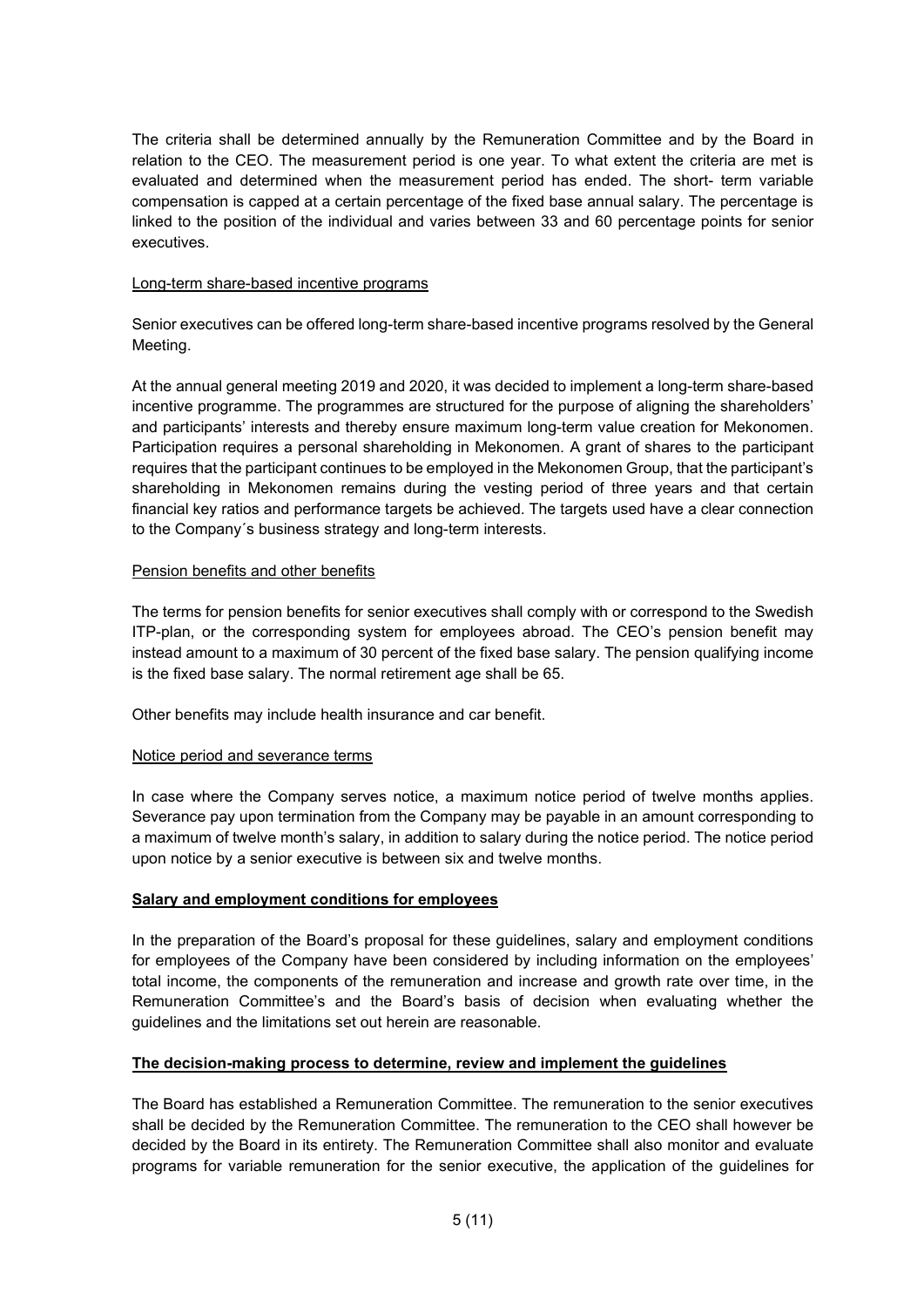executive remuneration as well as the current remuneration structures and compensation levels in the Company.

The Remuneration Committee's tasks include preparing the Board's decision to propose guidelines for senior executive remuneration. The Board shall prepare a proposal for new guidelines at least every fourth year and submit it to the annual general meeting. The guidelines shall apply until new guidelines are adopted by the annual general meeting. The CEO and other members of the senior executive do not participate in the Board's processing of and resolutions regarding remunerationrelated matters in so far as they are affected by such matters.

## **Derogation from the guidelines**

The Board may temporarily derogate from these guidelines, in whole or in part, if in an individual case there are special reasons for doing so and where the derogation is necessary to serve the Company's long term-interest, including sustainability, or assure its viability.

## **Potential material changes to the guidelines and how the views of shareholder's have been considered**

The proposal of the Board to the annual general meeting 2021 does not imply any material changes in relation to the guidelines adopted in 2020. However, certain adjustments have been made regarding the description of Mekonomen's strategy and that the criteria for short-term variable remuneration also include sustainability goals and individual performance goals.

No comments were presented from the shareholders regarding the guidelines and the Company has therefore not had any such comments to take into consideration.

### **Item 15 - Approval of the board's remuneration report**

The board proposes that the meeting approves the report prepared by the board of remunerations.

### **Item 16 – Resolution on a long-term share-based incentive program (LTIP 2021)**

The board proposes that the meeting resolves to establish a long-term share-based incentive program (LTIP 2021) for Mekonomen Aktiebolag (publ) ("Mekonomen") in accordance with the following. The structure of the program is in accordance with the program resolved by the 2020 meeting.

### **LTIP 2021 in summary**

The fundamental reason for establishing LTIP 2021 is to align the shareholders' interests with the interests of the company management and other key employees to ensure maximum long-term value creation and to encourage a personal shareholding in Mekonomen. In addition, the board is of the opinion that LTIP 2021 will help Mekonomen to recruit and retain members of the company management and other key employees.

LTIP 2021 comprises of approximately 30 employees, including the Group Management in Mekonomen and certain other key employees in the Group. Participation in LTIP 2021 requires a personal shareholding in Mekonomen. After the vesting period, the participants will be allocated shares in Mekonomen free of charge, provided that certain conditions are met. These conditions are linked to continued employment in the Mekonomen Group, a personal shareholding in Mekonomen, and that certain financial key ratios and performance targets are met. The maximum number of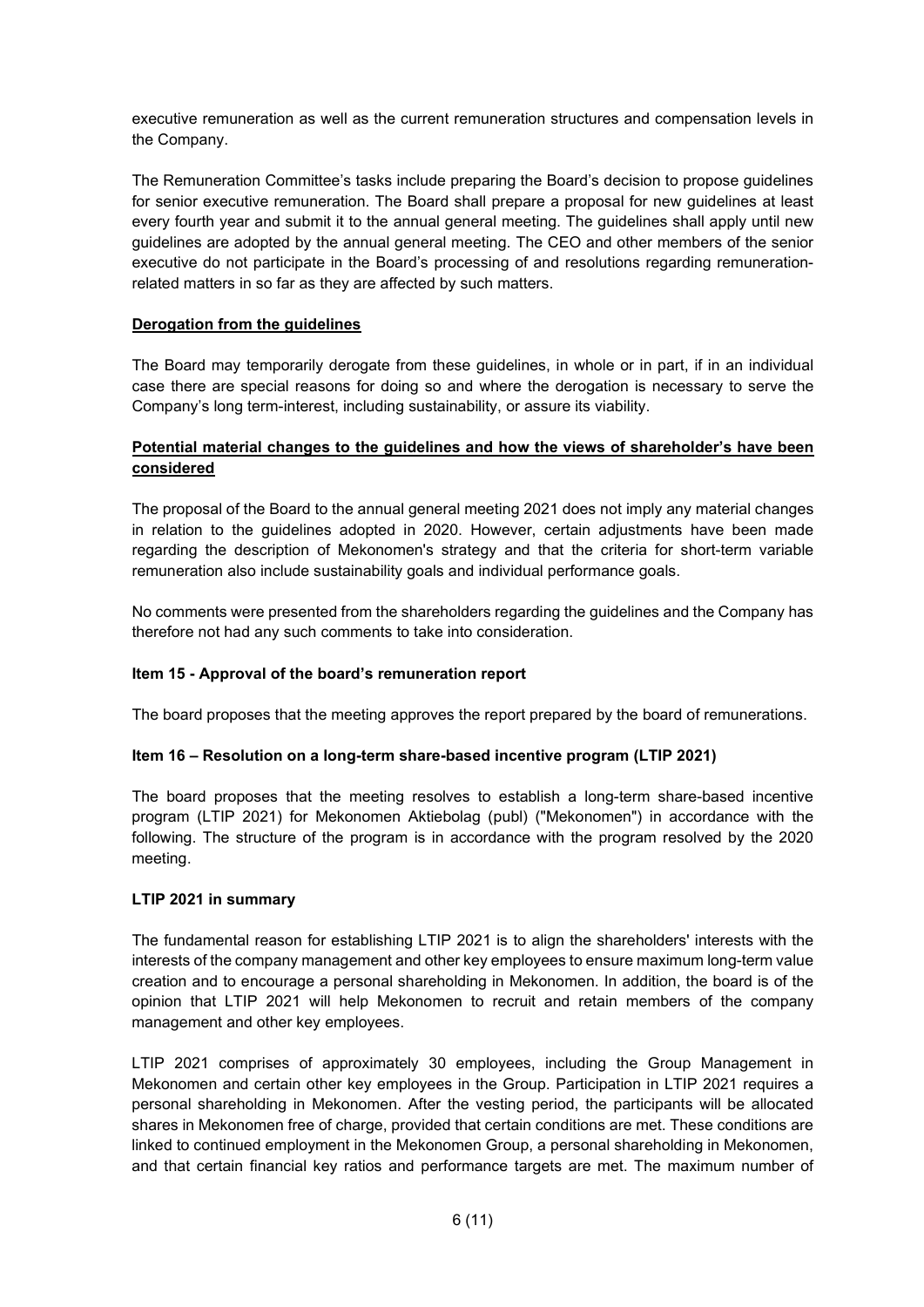shares in Mekonomen that can be allocated under LTIP 2021 shall be limited to 250 000 (including any compensation for dividends), which corresponds to approximately 0,4 percent of the total number of shares and votes outstanding in the company.

## **Participants in LTIP 2021**

LTIP 2021 comprises approximately 30 employees, including the members of the Group Management in Mekonomen, members of the management teams of Mekonomen's subsidiaries, and certain other key employees in the Group, divided into four categories. The first category comprises the CEO of Mekonomen ("Category 1"), the second category comprises members of Mekonomen's Group Management excluding the CEO (five persons) ("Category 2"), the third category comprises of certain members of the management teams of Mekonomen's subsidiaries (approximately 8 persons) ("Category 3") and the fourth category compromises of certain selected key employees (approximately 16 persons) ("Category 4"). Additional persons who have been recruited but not yet started their employment in the Mekonomen Group at the end of the application period for participation in the program may be invited to participate with the condition of starting their employment (whereby the number of persons in the various categories may be adjusted).

## **Personal investment and vesting period**

Participation in LTIP 2021 requires that the participant has a personal shareholding in Mekonomen that is allocated to LTIP 2021 ("Investment Shares"). Investment Shares can either be purchased for LTIP 2021 or be held since previously (provided that they have not already been allocated to another incentive programme already in progress). The participant in Category 1 can invest a maximum of 5,000 shares in Mekonomen, the participants in Category 2 can invest a maximum of 3,000 shares, participants in Category 3 can invest a maximum of 1,200 shares in Mekonomen and participants in Category 4 can invest a maximum of 800 shares in Mekonomen. The investment levels correspond to approximately 5-30 percent of each participant's annual salary before tax. For all categories, each Investment Share entitles to five performance share rights ("Share Rights"). If a participant is in possession of inside information at the time of purchase, purchase of shares to LTIP 2021 shall be made as soon as possible, but not later than 31 December 2021.

### **Terms and Conditions for Share Rights**

The following terms and conditions shall apply for the Share Rights:

- Share Rights will be granted free of charge a certain time after the meeting.
- Share Rights cannot be transferred or pledged.
- Allocation of shares in Mekonomen, if any, shall generally be made within two weeks from the announcement of Mekonomen's interim report for the first quarter of 2024. A precondition for the right to be allocated shares by virtue of the Share Rights is that the participant has not sold any of his or her Investment Shares and, with certain limited exceptions, that the participant remains employed in the Mekonomen Group until the announcement of Mekonomen's interim report for the first quarter of 2024. Further, allocation of shares requires that certain financial key ratios and performance targets be achieved by Mekonomen in the manner described under the section "Performance targets" below.
- To align the participants' interests with the shareholders' interests, Mekonomen will compensate the participants for dividends to shareholders by increasing the number of shares that each Share Right entitles to.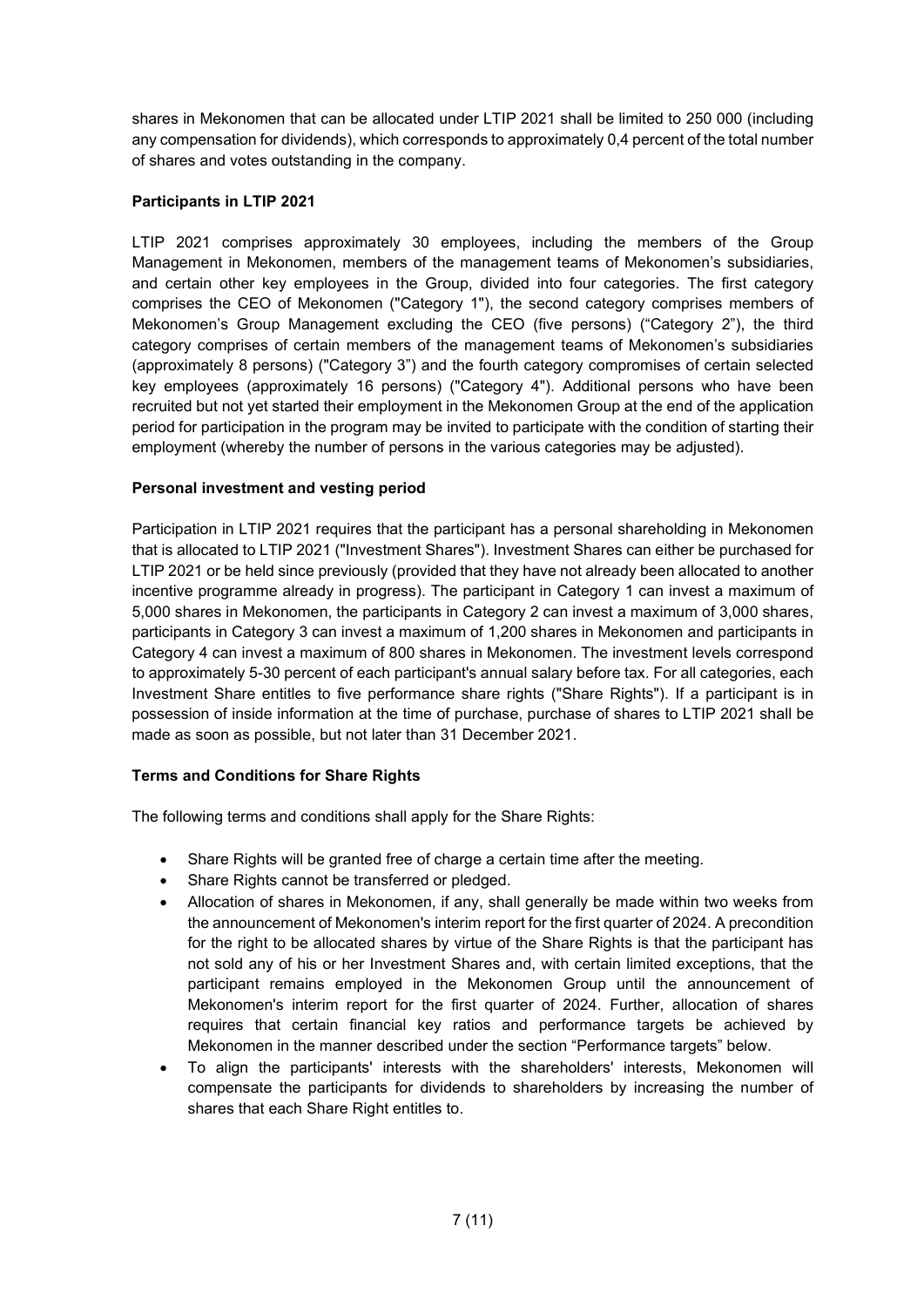### **Performance targets**

The Share Rights are divided into Series A and Series B. Of the five Share Rights, the participants receive one Share Right of Series A and four Share Rights of Series B. The number of Share Rights that entitles to allocation of shares depends on the achievement of the financial key ratios and performance targets that apply for the respective series as follows:

- Series A Allocation requires that the total shareholder return<sup>1</sup> (TSR) on Mekonomen's share shall exceed 0 % during the period 1 April 2021 – 31 March 2024.
- Series B Allocation requires that the total shareholder return<sup>2</sup> (TSR) on Mekonomen's share shall exceed 0 % during the period 1 April 2021 – 31 March 2024. In addition, allocation requires that certain target levels are achieved relating to decrease of Net Debt/EBITDA<sup>3</sup> and growth in adjusted EBIT<sup>4</sup> for the financial years 2021-2023. The board has determined a minimum level and a maximum level for each performance target. If the degree of achievement is between the minimum and the maximum levels, the outcome will be measured on a linear basis. Mekonomen intends to present the target levels and to what extent these have been achieved after the end of the program.

<sup>1</sup> Including reversed dividends.

- <sup>2</sup> Including reversed dividends.
- <sup>3</sup> Excluding IFRS 16.

4 Reported EBIT adjusted for non-off items and goodwill amortization in Mekonomen AB.

#### **Structure and handling**

The board shall be responsible for the more detailed structure and handling of LTIP 2021 within the framework of the stipulated conditions and guidelines. In the event significant changes take place in the Mekonomen Group or its business environment that were to result in the decided-upon conditions for allocation and the opportunity to exercise the Share Rights under LTIP 2021 no longer being practicable, the board shall have the right to make adjustments. Before the number of shares that are to be allocated according to the Share Rights is finally determined, the board shall assess if the outcome of LTIP 2021 is reasonable. This assessment shall be made in relation to Mekonomen's financial result and position, the conditions in the stock market, and in general. If the board as a result of its assessment finds that the outcome is not reasonable, the board shall reduce the number of shares to be allocated.

### **Scope**

The maximum number of shares in Mekonomen that can be allocated under LTIP 2021 shall be limited to 250 000 (including compensation for dividends, if any), which corresponds to approximately 0,4 percent of the total number of shares and votes in the company. Based on the more detailed conditions decided by the board, the number of shares covered by LTIP 2021 shall be subject to adjustment in the event Mekonomen carries out a bonus issue, share split or reverse share split, rights issue or similar measures, while considering customary practice for corresponding incentive programs.

#### **Hedge measures**

The company intends to enter into an equity swap agreement with a bank to ensure the delivery of shares under the LTIP 2021, according to which the bank in its own name shall be able to purchase and transfer shares in Mekonomen to the participants in accordance with LTIP 2021.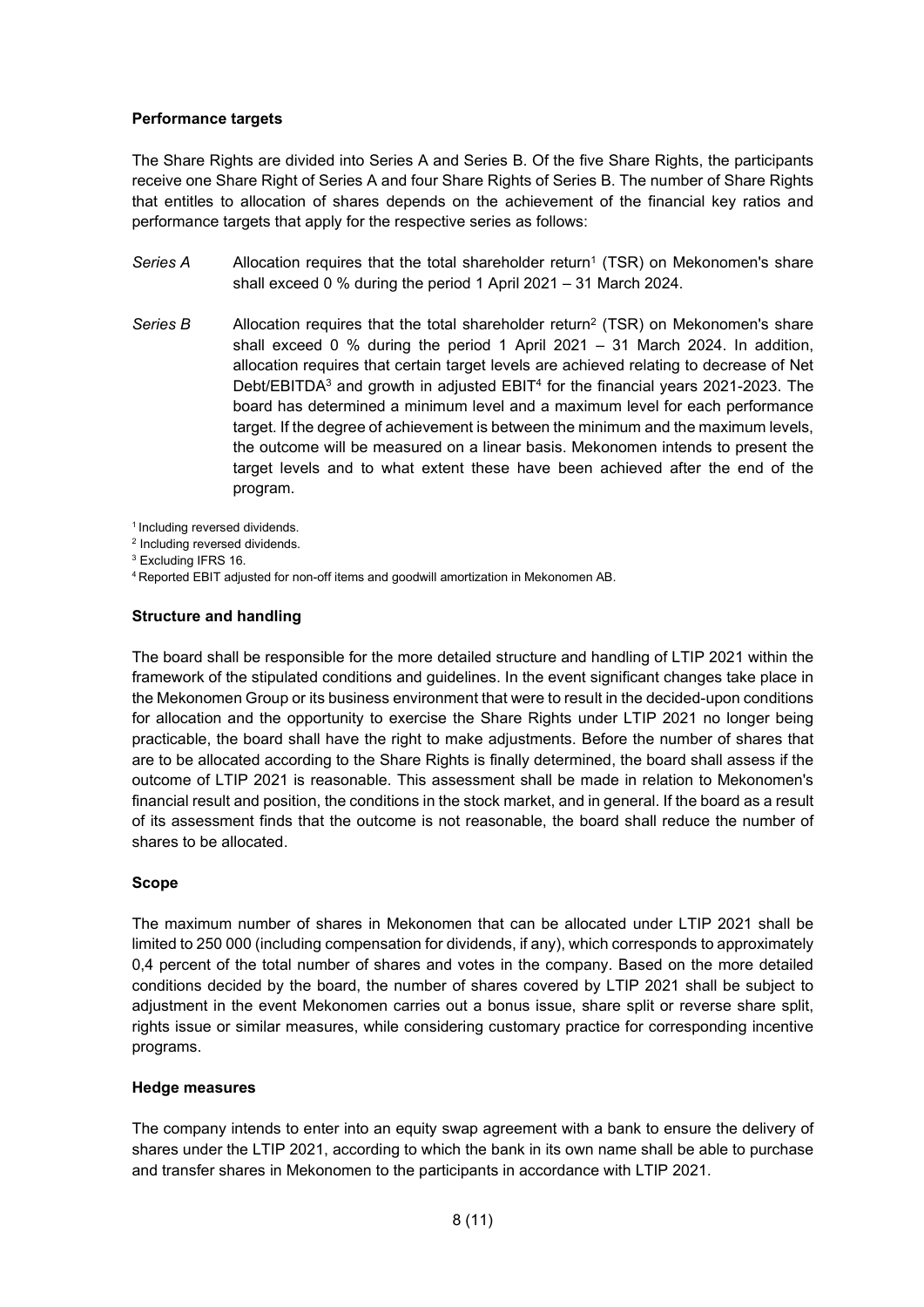#### **Scope and costs for the program**

The Share Rights cannot be pledged or transferred to others. However, an estimated value of each Share Right can be calculated. The board has estimated the average value of each Share Right to SEK 90,80. The estimate is based on the closing price of the Mekonomen share on March 15, 2021 (SEK 118,70). The annual cost for LTIP 2021 is estimated to approximately MSEK 4,5 (including costs for social security contributions of approximately MSEK 1,5, and administration costs for transferring shares through an equity swap agreement estimated to MSEK 0,4), based on the assumptions of an average achievement of the performance targets of 50 percent, an annual employee turnover of 10 percent, an annual increase in the share price by 10 percent, and average social security contributions of 30 percent. With an assumption of achievement of the performance targets of 100 percent, the annual cost is instead expected to approximately MSEK 6,3 (including costs for social security contributions of approximately MSEK 2,0 and administration costs for transfer of shares through an equity swap agreement are estimated to MSEK 0,4), which, on an annual basis, corresponds to approximately 0,2 percent of Mekonomen's total personnel costs for the financial year 2020. The costs will be booked as personnel costs in the income statement over the vesting period in accordance with IFRS 2 Share-based Payment. Social security contributions will be expensed in the income statement in accordance with Swedish Financial Accounting Board Pronouncement UFR 7 during the vesting period. The size of these costs will be calculated based on Mekonomen's share price growth during the vesting period and the allocation of Share Rights.

### **Effects on important key ratios**

On a pro forma basis for 2020, an annual cost of MSEK 4,5 for LTIP 2021 corresponds to a negative effect of approximately 0,1 percentage points on Mekonomen's operating margin and a decrease in earnings per share by approximately SEK 0,08. However, the board believes that the positive effects on Mekonomen's financial results that are expected to arise through an increase in the participants' shareholdings and the opportunity for additional allocation of shares under the program exceed the costs related to LTIP 2021.

### **Drafting of the proposal**

LTIP 2021 has been prepared by Mekonomen's remuneration committee and board and was drafted in consultation with external advisors.

#### **Other incentive programs in Mekonomen**

For a description of Mekonomen's other share-based incentive programs, please see the company's website and annual report for 2020.

#### **The board's proposal for decision**

In reference to the description above, the board proposes that the meeting votes in favor of LTIP 2021.

#### **Majority requirement**

The board's proposal for decision to introduce LTIP 2021 requires that the decision is approved by shareholders representing more than half of the votes represented at the meeting.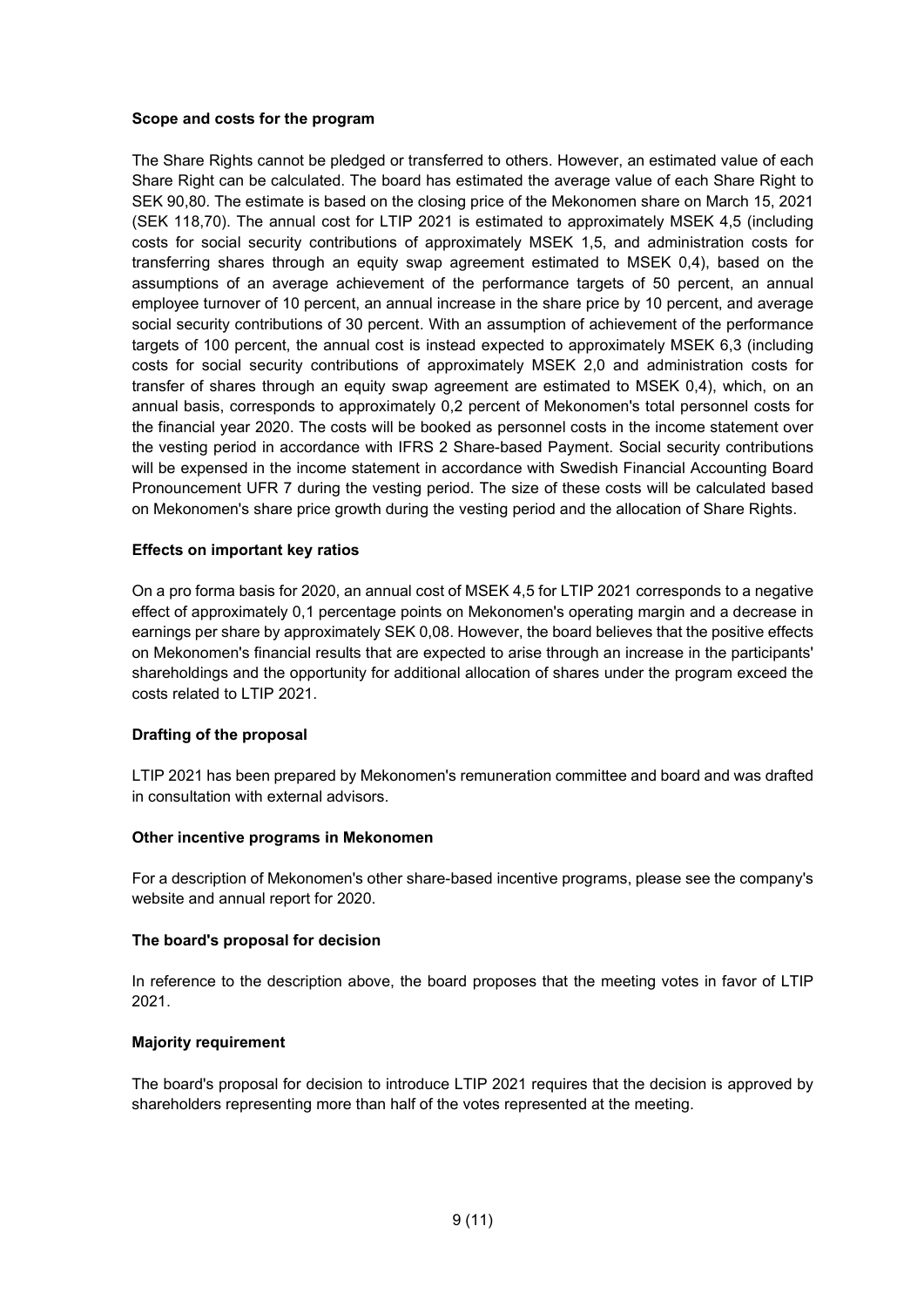#### **Item 17 - Resolution on authorization to issue new shares**

The board proposes that the meeting resolve to adopt the following authorization.

The board is authorized, for the time period until the next annual general meeting, at one or several occasions, with preferential rights for the shareholders, or with deviation from shareholder preferential rights, to resolve upon new issues of a maximum of 5,641,662 shares. Such decision on new issue may include provisions that payment, in addition to cash payment, may be made in kind, through set-off or as else is set forth in chapter 13 paragraph 5 section 1 item 6 of the Swedish Companies Act. The purpose of the authorization is to enable Mekonomen to issue shares as payment in relation to acquisitions of companies or parts of companies and/or of assets, which the board deems to add value to the business of the Mekonomen Group, and to be able to raise capital for such acquisitions. A new issue made under the authorization and which is made without the shareholders' preferential rights shall take place on market terms. The board, the CEO or any person empowered by the board, is further authorized to make minor amendments to the resolutions set out above to the extent necessary in connection with the filing of requisite documents with the Swedish Companies Registration Office.

#### **Item 18 – Resolution on amendments to the articles of association**

According to Chapter 7, Sections 4 and 4a of the Swedish Companies Act (2005:551), the board may collect proxies as well as resolve that the shareholders shall be able to exercise their voting rights by post before the general meeting, if it is specified in the articles of association. The board therefore proposes that the annual general meeting 2021 resolves to include a new paragraph (§) to the articles of association to enable the board to collect proxies and approve postal voting prior a general meeting. In addition, the board proposes certain minor linguistic adjustments to the articles of association.

#### Proposed wording of § 13

*"The Board of Directors may collect proxies pursuant to the procedure described in Chapter 7, Section 4, paragraph 2 of the Swedish Companies Act (2005:551).*

*The Board of Directors may resolve, before a general meeting of shareholders, that the shareholders shall be able to exercise their voting rights by post prior to the general meeting pursuant to Chapter 7, Section 4a of the Swedish Companies Act (2005:551). Voting by post may be made by electronic means if the Board of Directors so decides."*

#### **Special majority requirements**

A resolution in accordance with items 17 and 18 require support of shareholders with at least twothirds of the number of votes and shares represented at the meeting to be valid.

#### **Documents**

The nomination committee's complete proposals and motivated statement etc, and information on the proposed board members can be found on [www.mekonomen.com.](http://www.mekonomen.com/)

The complete proposals of the Board are presented above. The annual report, the auditor's report, the remuneration report and the auditor's statement on the guidelines for remuneration of senior executives, are presented by keeping them available at the company, at Solnavägen 4, in Stockholm, and on www.mekonomen.com, not later than three weeks before the meeting. The documents will